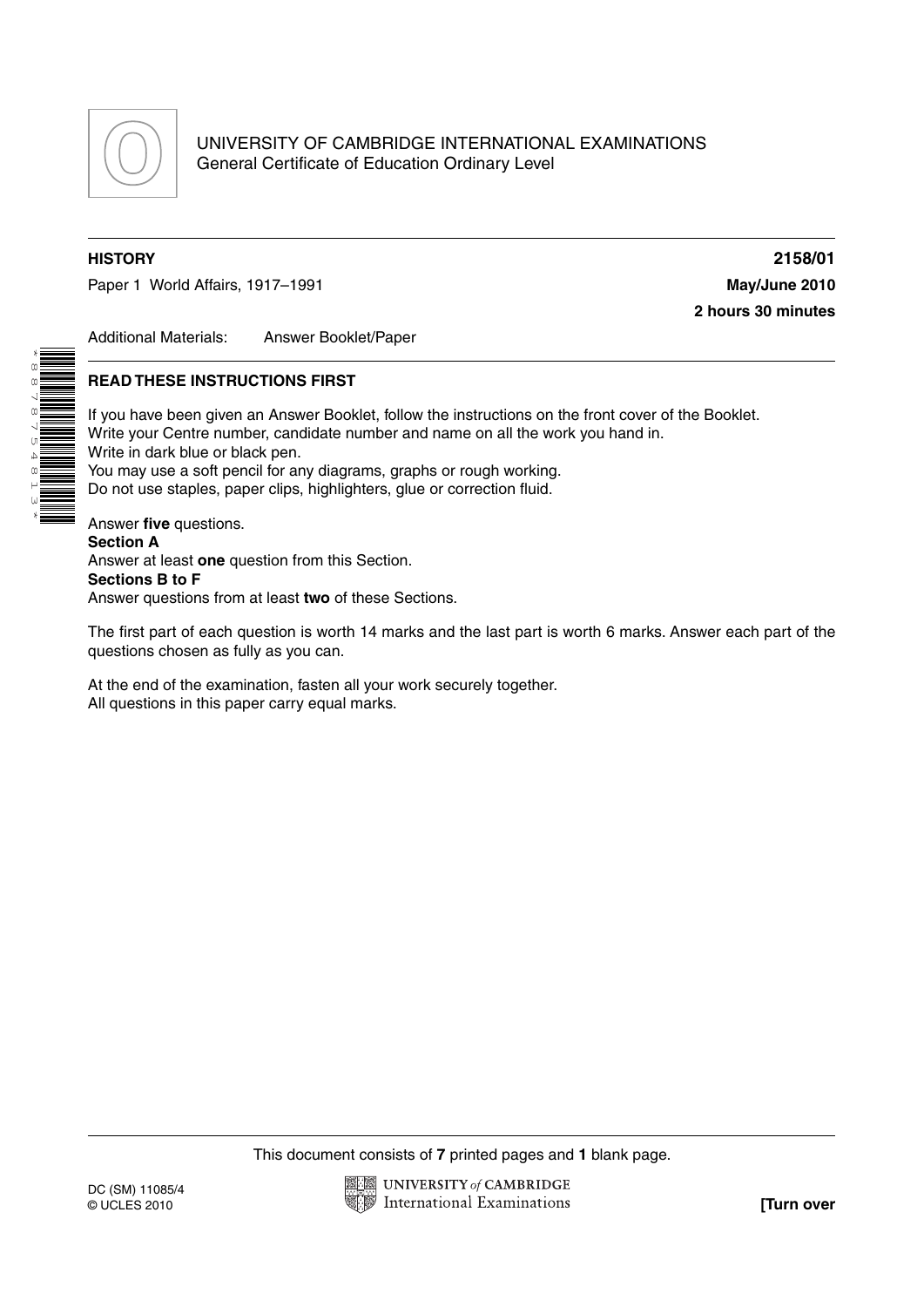#### **Section A**

**2**

## **International Relations and Developments**

**1** Describe the aims, structure and membership of the League of Nations during the inter-war years.

How far was the League damaged by its policies towards Manchuria in the early 1930s?

- **2** Describe the policy of appeasement as practised by Britain and France during the years 1936–38. Why did both countries abandon the policy during 1939?
- **3** Describe **three** of the following features of the Second World War:
	- **(a)** Pearl Harbor;
	- **(b)** El Alamein;
	- **(c)** Stalingrad;
	- **(d)** D-Day landings;
	- **(e)** Hiroshima and Nagasaki.

How important for the success of the Allies was the entry of the United States into the war?

**4** Give an account of the events leading to the outbreak of war in Korea in 1950 and describe the fighting that took place there in the years 1950–53.

Why, during the years after the Korean War, did Korea remain a divided and troubled land (to 1991)?

**5** Give an account of the Cold War during the 1970s and 1980s.

Why had the Cold War come to an end by 1991?

- **6** Give important examples of the work done throughout the world in the years 1945–91 to improve standards of:
	- **(a)** literacy;
	- **(b)** health.

Why were only limited improvements achieved?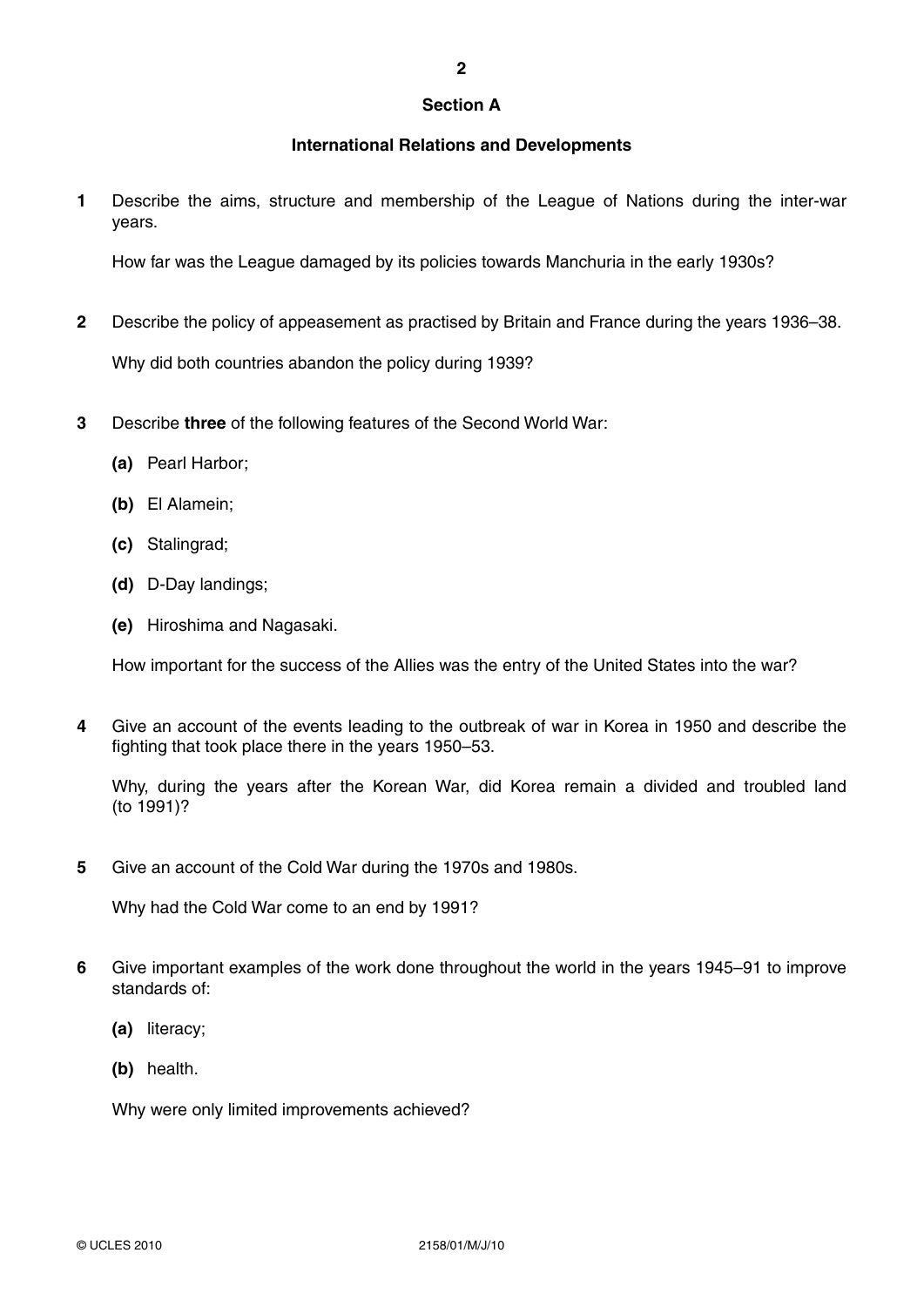#### **Section B**

## **Western Europe**

**7** With reference to the years 1919–25, outline the main factors that enabled Mussolini to increase his power within Italy.

How far might his rule in Italy after those years be described as 'totalitarian'?

- **8** Describe the policies of Hitler within Germany during the years 1933–39 towards:
	- **(a)** the economy;
	- **(b)** young people;
	- **(c)** the Jews.

Why did Hitler have such strong control over the German people during these years?

**9 Either (a)** Outline the development and achievements of the Labour party in Britain during the years 1918–31.

How do you explain the Labour party being out of office for the rest of the 1930s?

**Or** (b) Outline the main domestic achievements of the Thatcher governments during the years 1979–90.

How justified were criticisms made of Margaret Thatcher and her policies?

**10** Outline the history of the Federal Republic of Germany (West Germany) from its creation in 1949 to the destruction of the Berlin Wall in 1989.

How do you explain the success it achieved during these years in economic growth and political stability?

**11** Outline the events that led in the late 1950s to the creation of the Fifth Republic by Charles de Gaulle, and his achievements as President to 1969.

Why was de Gaulle's rule subject to criticism both within and outside France during these years?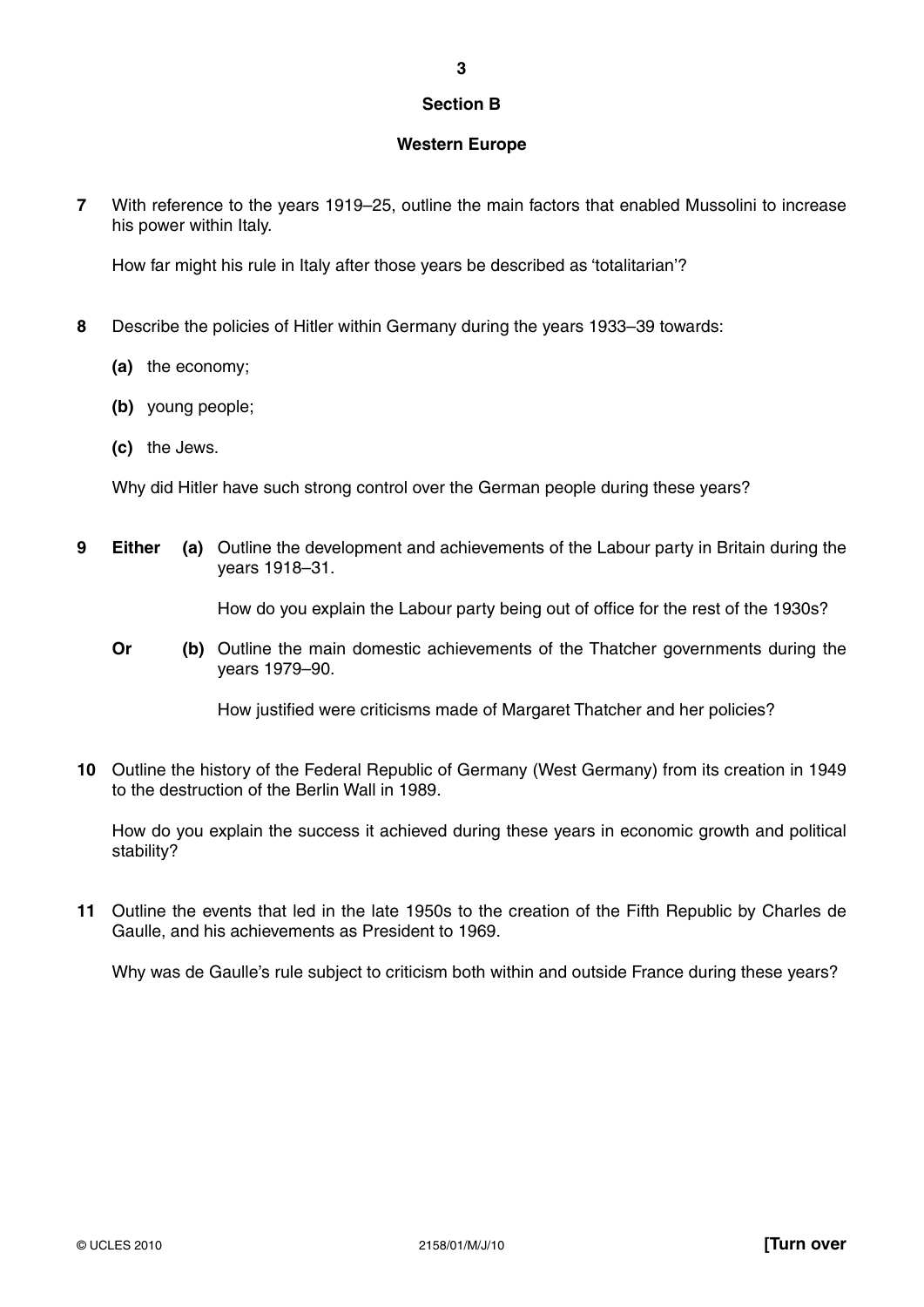# **Section C**

**4**

## **The Americas**

- **12** Describe each of the following features of life in the United States during the 1920s:
	- **(a)** the Ku Klux Klan;
	- **(b)** prohibition and gangsterism:
	- **(c)** the booming economy.

Why did the Wall Street Crash of 1929 have such a widespread impact in the United States?

**13** Show how President Roosevelt sought to put the New Deal into effect in the United States during the 1930s.

Why has Roosevelt been regarded as among the greatest of the presidents of the United States?

- **14** Show how each of the following were important stages in the achievement of civil rights for African Americans:
	- **(a)** the Montgomery bus boycott;
	- **(b)** Little Rock High School;
	- **(c)** civil rights legislation of 1964–65.

Why did the Black Power movement develop in the 1960s?

**15** Describe the development of the Watergate scandal in the United States during the years 1972–74.

To what extent was political life in the United States harmed by the Watergate scandal?

- **16 Either (a)** Outline the policies of each of the following rulers of Cuba:
	- **(i)** Batista during the 1950s;
	- **(ii)** Castro during the 1960s.

How do you explain the greater success of Castro during these years as ruler of his country?

**Or** (b) Write an account of the domestic and foreign policies pursued by governments in Argentina during the years 1946–73.

How do you explain Péron's return to power at the end of these years?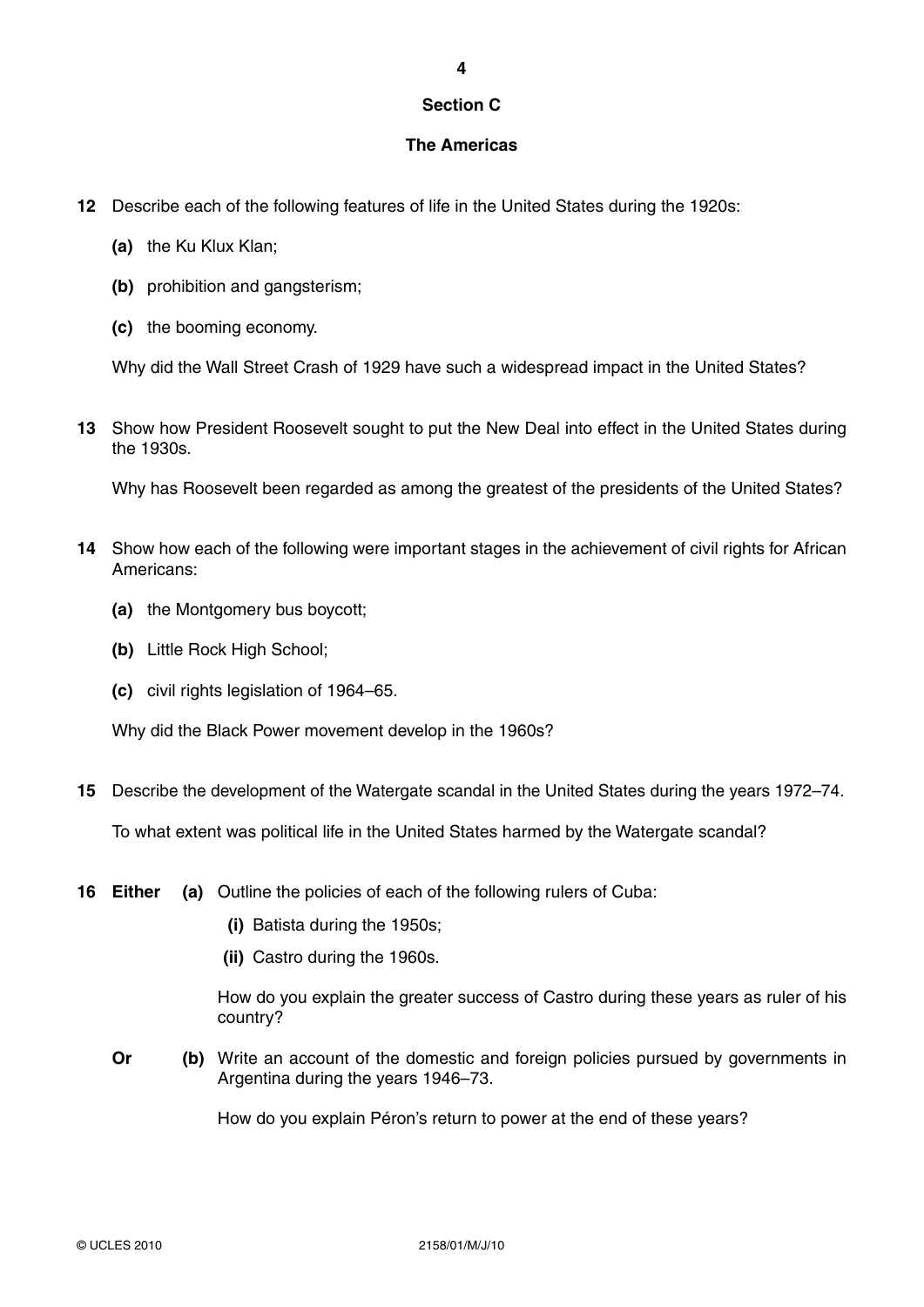## **Section D**

**5**

# **The Soviet Union and Eastern Europe**

- **17** Write an account of the following features of Russian history during the years 1917–21:
	- **(a)** the Provisional Government;
	- **(b)** the Red Army;
	- **(c)** Lenin's economic policies.

Why had communism triumphed in Russia by 1921?

- **18** Describe the steps taken by Stalin to:
	- **(a)** increase his own power within the Soviet Union during the 1920s;
	- **(b)** increase the economic power of the Soviet Union during the 1930s.

How strong was his position as leader of Russia at the end of the 1930s?

**19** Describe the rise to power of Khrushchev and indicate the main features of his domestic and foreign policies during the years 1956–64.

Why did he fall from power in 1964?

**20** Describe how Poland was treated by the victorious Allies at the end of the Second World War and trace the main features of Poland's history from then until 1991.

How do you explain the eventual success of the Poles in removing Soviet dominance from their country?

**21** Outline the main features of the internal history of the Soviet Union during the years 1964–85.

Why was the Soviet Union so weak towards the end of these years?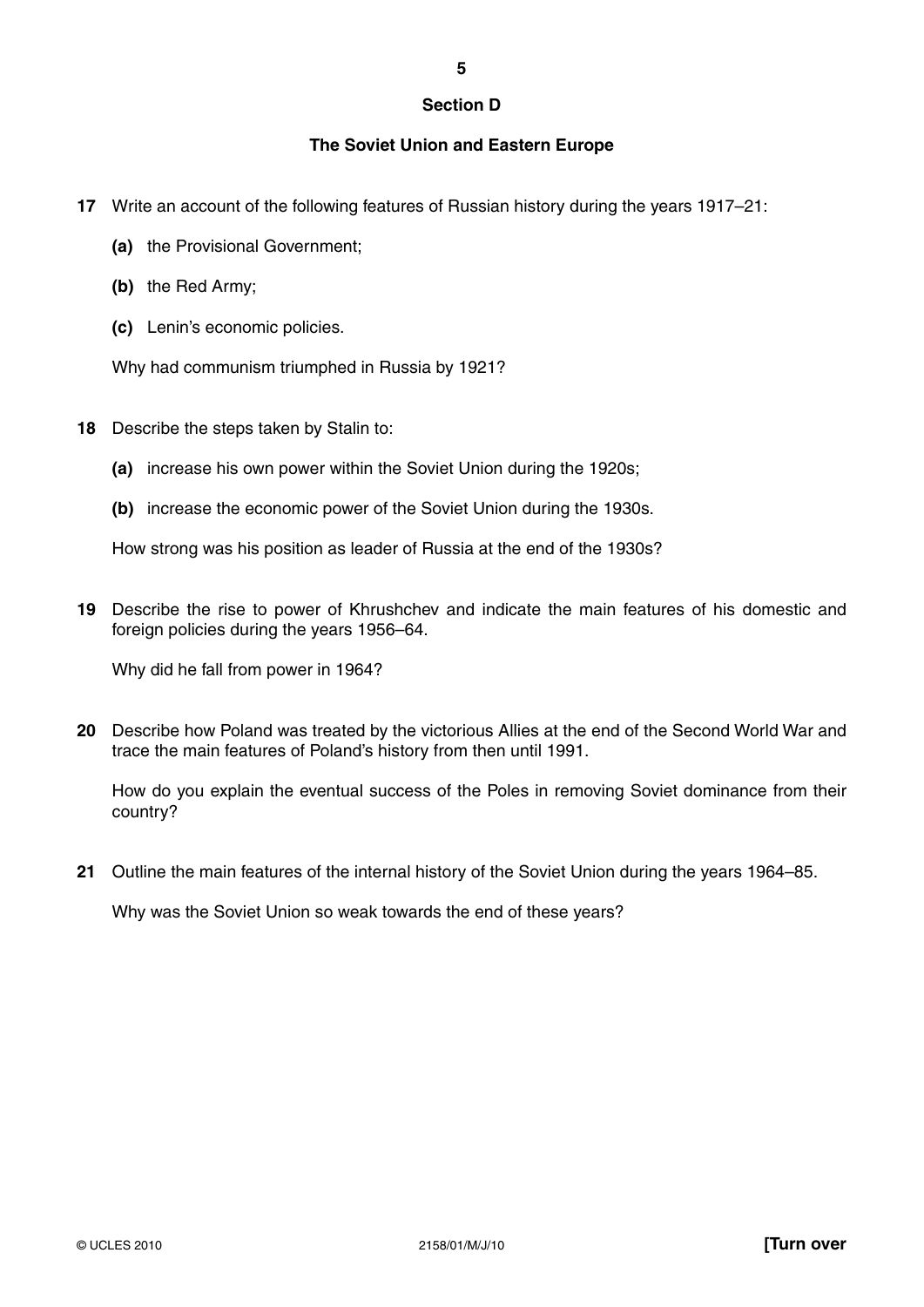### **Section E**

## **Africa and the Middle East**

**22** Give an account of the rise to power and of the foreign and domestic policies pursued by Mustafa Kemal as ruler of Turkey during the years to 1938.

Why was his rule so highly regarded by many Turkish people?

**23** Describe the main features of the crisis concerning the Suez Canal as they developed during the years 1954–56.

Why was the 'Suez Crisis' of 1956 important for the Middle East and for other countries involved in it?

**24** Give an account of events in the former Belgian Congo (later Zaire) during the years 1960–65.

To what extent was the subsequent rule of Mobutu (to 1991) a dictatorship?

- **25** Give an account of the progress made in Kenya:
	- **(a)** towards independence in 1963;
	- **(b)** towards creating stability and prosperity within Kenya during the years since independence (to 1991).

How strong have been relations between Kenya and other ex-colonies in East Africa in the years since independence?

**26** Write an account of relations between Israel and its neighbours during the 1970s and 1980s.

How important was the influence of the United States and the Soviet Union in these relations during those years?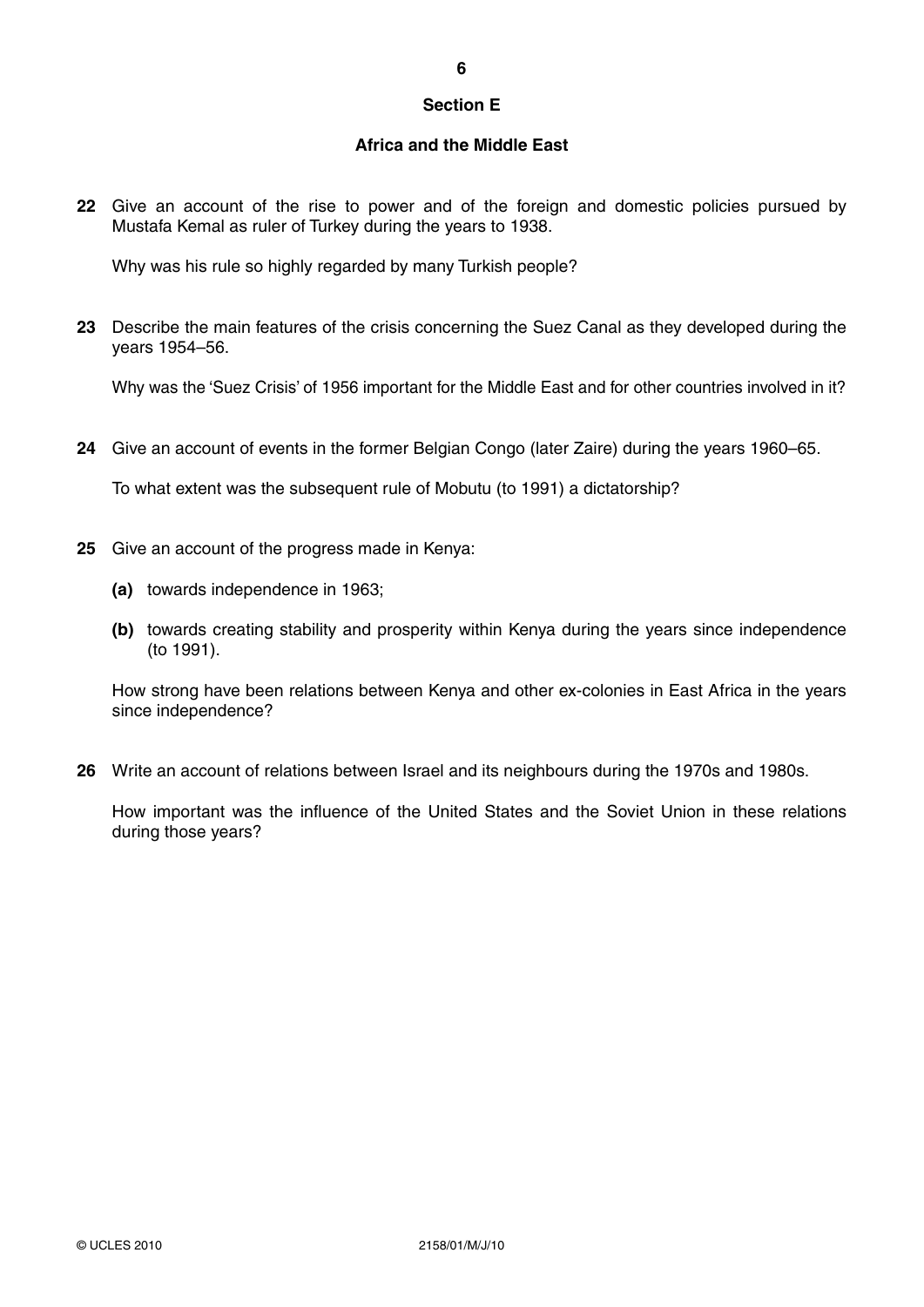# **Section F**

**7**

# **Asia**

- **27** With reference to China in the years before 1945, indicate the main features of:
	- **(a)** the ideals of Sun Yat-sen;
	- **(b)** the activities of the warlords;
	- **(c)** the leadership of Chiang Kai-shek.

Why did the Communist party increase its power within China during the 1930s?

**28** Outline the main features of the conquests made by Japan in the 1930s and early 1940s.

Explain Japan's desire to expand with such vigour during those years.

- **29** Describe each of the following features in the history of China:
	- **(a)** the Civil War of 1945– 49;
	- **(b)** changes in agriculture during the 1950s;
	- **(c)** the Great Leap Forward (1958).

Why did Mao Zedong embark on the Cultural Revolution in the 1960s?

- **30** Outline the main features in the history of the Indian sub-continent during the 1920s and 1930s. For what reasons did Britain withdraw from the sub-continent in 1947?
- **31** Describe the part played by Sukarno in:
	- **(a)** the achievement of independence by Indonesia;
	- **(b)** ruling an independent Indonesia thereafter.

Why was his rule of Indonesia during the years 1950–67 subject to criticism from within and outside the country?